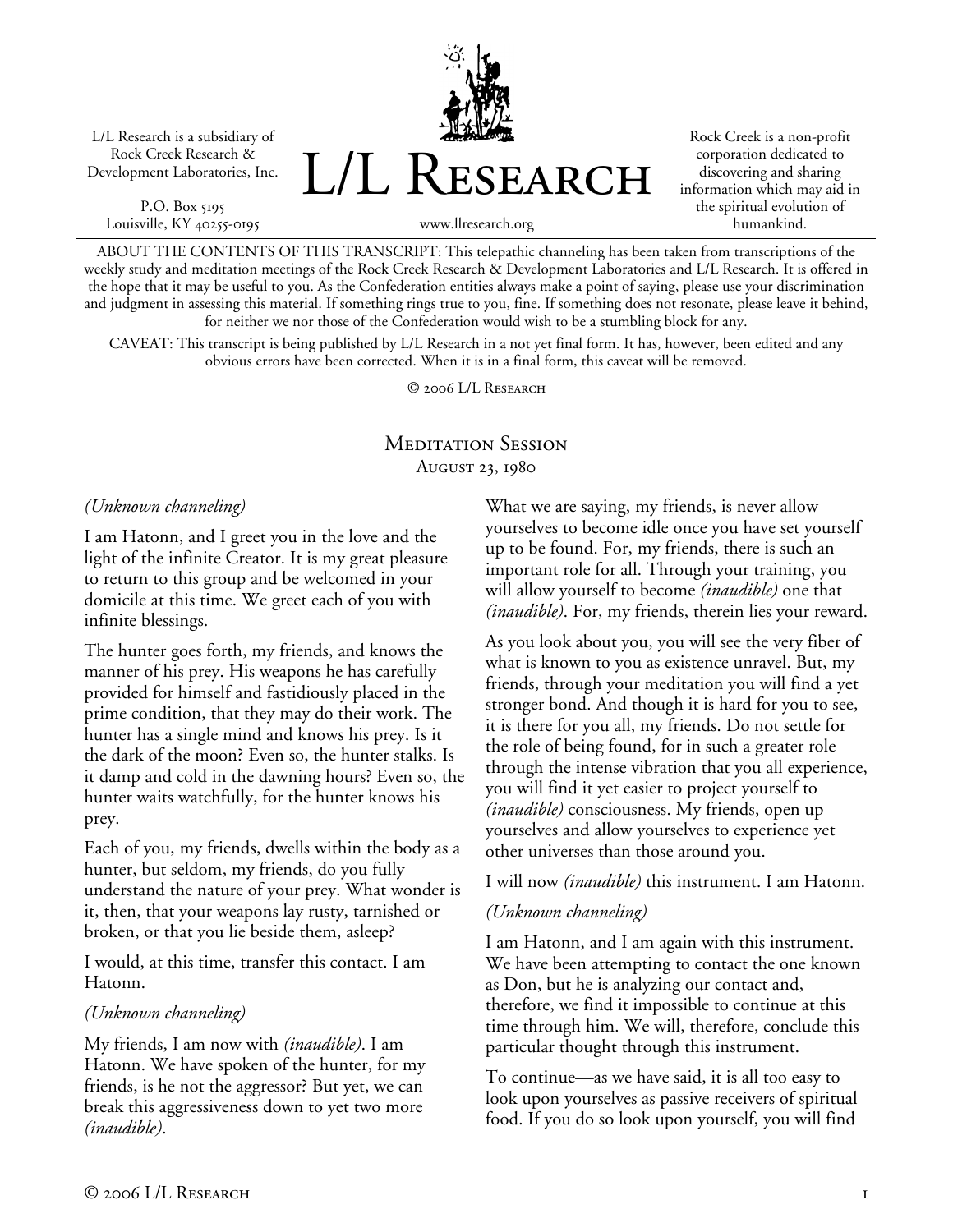your progress to be slow. It is the hunter who seeks nothing but his prey who will achieve his goal, and you, therefore, must be hunters after your prey aggressive, cunning and well-armed.

And what, then, is your prey, my friends? All of you can answer that question. You seek love. To say it another way, you seek the Creator. To say it another way, you seek the original Thought. And yet another way, you seek yourself. Only the single of mind will achieve the end of the trail, will find the prey that he desires.

And what, then, are your weapons? Perhaps you, yourself, know them better than we could ever tell you, but we say to you that those gifts that are given to you in meditation—a merry heart, a kindly and affectionate spirit, a gentle manner, and an ability to look at a larger picture, at a greater design than perhaps you have in the past—perhaps these are some of the things you gain in meditation, for in meditation you dwell, as it were, in a tabernacle with that which is divine, and you take away those elements to which you have opened yourself, to which you no longer have resistance, concerning which you no longer have reservations. There is a great deal of cleansing of the mind from bitterness and negative emotions that needs to be done in order for you to be able to gradually love yourself in a greater self, a self in which you have become the confident aggressor, seeking after love fearlessly, your weapons ready, your hands open.

At this time, since we are aware there are some questions, we would like to transfer this contact to the one known as Jim. I am Hatonn.

## *(Jim channeling)*

I am Hatonn, and I am with this instrument. It is a pleasure, shall we say, to be able to speak through this instrument and to ask if there are any questions?

**Questioner:** I was wondering, Hatonn, how your efforts went with the leaders with whom you were working.

My sister, we must answer you by saying, again, our efforts have been, for the most part, unable and—we should say—we have been unable to achieve the breakthroughs and the inspiration of the leaders whom we have been working with. We have sought to increase the awareness of certain leaders of your world to the vibration of love, that vibration which we have to share and which we bring as our service

to your people. We have found that the polarities of differences of opinions and projections of intentions on the part of most of the leaders whom we have attempted to contact … this polarity is so great that it, should we say, absorbs our efforts and vibrations of love and reflects them back to us in a manner which leads us to believe that your leaders are unable to comprehend the concept of love as they go about their work of leading the nations of your world.

It has been our hope to open somewhat their hearts and souls to the experience of the infinite Creator. And though that spark of recognition does, indeed, reside within each of the people of your planet and your leaders, in some it is buried so deeply beneath the desire for power and the gain of money that we are unable to be of much assistance in uncovering their own recognition of their divinity and the divinity of those whom they lead. So, my sister, it has again been necessary for us to take a brief respite from this effort, for it is somewhat taxing for our beings to continually receive the reflection of our efforts shined back at us, shall we say.

May we answer you further, my sister?

**Questioner:** I have some other questions, but perhaps some others do, too.

Is there another question?

**Questioner:** I've got one. I'm not really sure how to put it into words, but this concerns morality and the bond between a man and a woman who have made this bond about sex with someone else. *(Inaudible)* put into words. How do you feel about that?

My brother, we would answer you by saying that the bond that a man and a woman make between themselves is a sacred agreement; that, according to the terms of that agreement, as they are understood by each party of the agreement, these terms are binding upon each party and it must be understood by each that the agreement as it is stated should be kept.

But as to the terms of the agreement, in specific areas—for example, sex, as you have mentioned the agreement must also be made clearly, so that both understand its terms, and we would suggest to you that the morality of a union between two people depends upon the people and their agreement and what they wish to attain with their relationship. We cannot be extremely specific and say this or that action is right or wrong, moral or immoral, for those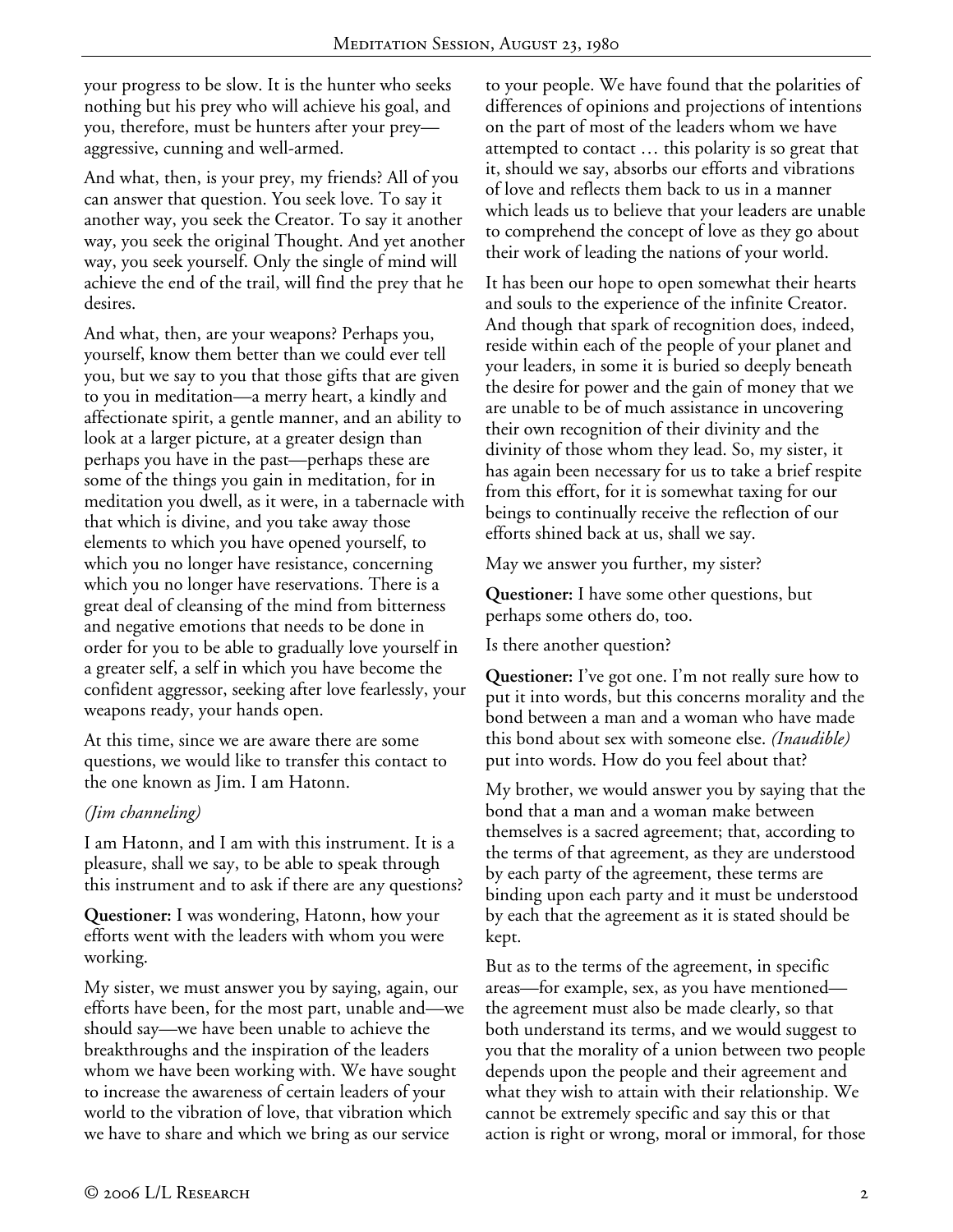are terms which imply an agreement of one nature or another.

So may we say to you that as long as both parties in the relationship understand what the terms of the relationship are, and as long as both keep the terms of the relationship, then they have lived up to the terms of their agreement and are faithful to the purpose of the agreement, and this would include any action which fits within the terms, as long as both have openly agreed that this is what they seek.

We would also add, however, that it is, or at least, hopefully, should be apparent to each who would enter into such agreements, that they can determine what they wish to achieve in their relationship, and that there are what might be called high ideals of spiritual seeking together, which can be what you might call a "high morality": both seeking to help the other achieve oneness with the Creator. And that whatever means are used to achieve that oneness, as long as they hurt no others, then these might be used in good faith to achieve that union with the Creator, and that union with each other and that union with the Self, for we are all one, my brother.

May we answer you further?

**Questioner:** I really have trouble understanding such a long answer, so to try this once—is there a higher reward for an agreement kept like this, or is this just something between two people? Just a "yes" or "no" will do.

My brother, we would suggest that the reward for any agreement is within the agreement, and there is …

We suggest a pause for a moment as we deepen the contact with this instrument.

## *(Pause)*

I am Hatonn, and I am again with this instrument. My brother, we would suggest that you will decide for yourself what the reward for an agreement kept is.

Can we answer you further?

**Questioner:** One other question. Is this agreement—does it outweigh any karmic responsibilities to someone else?

I am Hatonn, and I would suggest that your karmic responsibilities are fulfilled by your own conscious

decisions as you enter into relationships with those you find yourself in agreements with.

Can we answer you further?

**Questioner:** Is a relationship like this of a—I realize it isn't always the case—but, would it be a real high spiritual vibration if you enter into—two spiritual people—it gives me the feeling that it's just not as spiritual as I've always imagined, and I was just wondering, is it a highly spiritual thing or is it just down, maybe down a few rungs?

I am Hatonn. My brother, we would suggest that each activity you undertake is of the highest spiritual nature, if you will open yourself to that possibility.

May we answer you further?

**Questioner:** I think that'll do it, thank you.

Is there another question?

**Questioner:** Yes, but I don't know whether this deserves an answer or not, so you just let me know but every once in awhile, I have a really severe ache, usually in the same place, that doesn't seem to be connected with any physical activity or anything that I can put my finger on, and I wondered whether its cause was emotional or something I'm not aware of, like distant weather patterns, or whether fate had just turned up my number, or what might be going on that I'm not aware of, because I would like to maintain as healthy an aspect as I can, and it is something that I'd like to understand better so that I can avoid it. Is that for me to know, or for me to ponder?

I am Hatonn. We can best answer you, my sister, by saying that your physical ailment is somewhat a riddle, as you are aware, and this riddle concerns the nature of your relationship to your physical vehicle, and it is a riddle which you are expending a good deal of effort to unravel. We would suggest that it might be revealing to you to meditate daily for a period of time upon the nature of your physical ailments, and to ask yourself what the reason is for the recurring nature of this physical ailment. We cannot give you specific information, for this would be to do your work for you, and that we cannot do. We would suggest, in your meditations, to use a visualization process to allow healing energy to enter within your physical vehicle, and that you attempt to release your own healing energies as you also ponder the cause of your physical ailments.